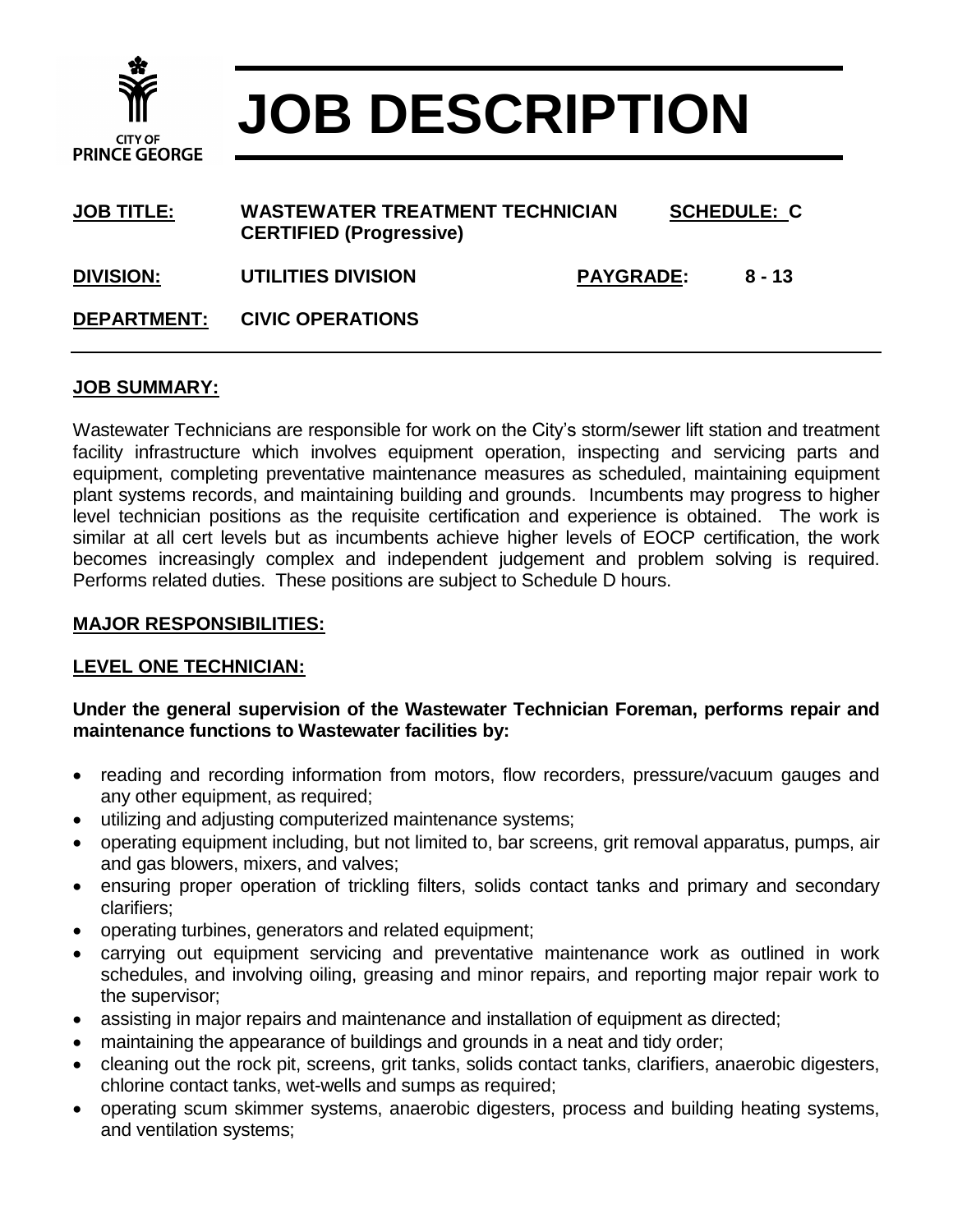- operating dewatering equipment, biosolids dump truck and screenings dump truck as required;
- monitoring SCADA and making process changes as required;
- conducting chemical analysis tests in the laboratory on wastewater and water;
- collecting wastewater samples for chemical and bacteriological analysis;
- inspecting treatment process and undertaking corrective action on treatment facilities;
- attending storm/sewer lift stations and wastewater treatment facilities on emergency call-outs when required;
- performing confined space entry;
- assisting higher level technicians as directed;
- providing lectures and tours of operations and processes as approved by the supervisor
- performing other related duties as required.

# **Performs physical activities such as:**

- $\bullet$  lifting and carrying objects weighing up to 50 lbs./23 kg.;
- confined space
- walking, standing, bending, lifting, and carrying for extended periods of time;
- using common hand–tools needed for routine maintenance and repair tasks for extended periods of time;
- working outside in all weather conditions;
- being exposed to noxious odors, raw and/or treated sewage, and dirty conditions.

# **QUALIFICATIONS:**

**Education:** Completion of Grade 12. Graduation from a technological training program related to Wastewater Treatment. A valid EOCP Wastewater Treatment Certificate, Class I.

**Experience:** One year of experience in wastewater treatment or a related field.

**Knowledge & Skills:** As listed at end of document.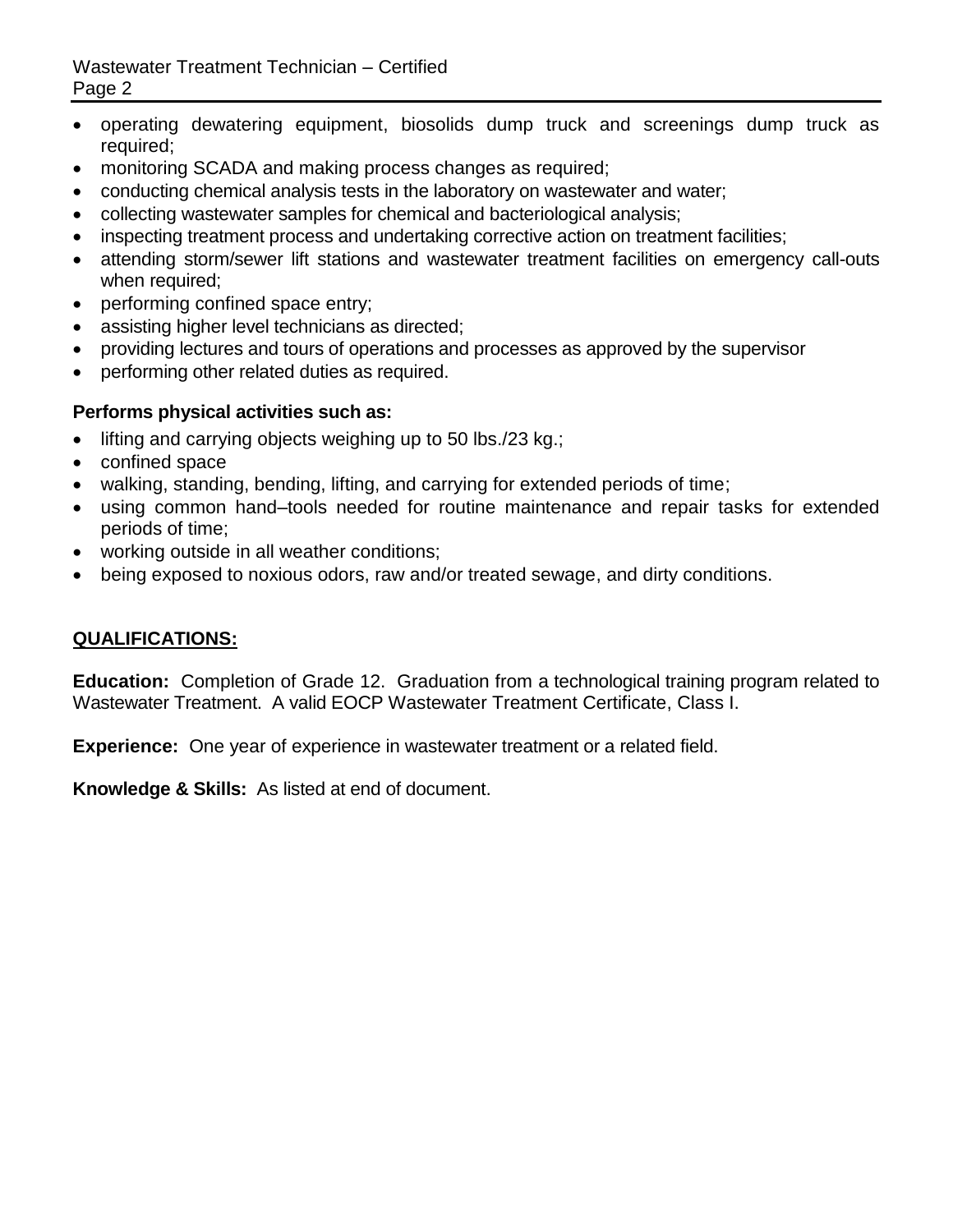## **LEVEL TWO TECHNICIAN:**

**The responsibilities of a level two Technician are the same as a Level One Certified Technician with the following additional responsibilities:**

- directing other technicians, trades people and contractors in the maintenance and construction activities of facilities;
- maintaining computerized maintenance systems;
- carrying out more complex maintenance functions;
- supporting the development of and supervising safety related programs and activities;
- assisting in the training and development of level one technicians through technical and seconded training.

**Education:** Completion of Grade 12. Graduation from a technological training program related to Wastewater Treatment. A valid EOCP Wastewater Treatment Certificate, Class 2.

**Experience:** Two (2) years of related operating experience.

**Knowledge & Skills:** As listed at end of document.

#### **LEVEL THREE TECHNICIAN:**

#### **The responsibilities of a level three Technician are the same as a Level One and Two Certified Technician with the following additional responsibilities:**

- assisting in the development of level one and two technicians through technical and seconded training;
- adjusting computerized maintenance systems as required;
- assisting in the development of maintenance schedules and tasks;
- providing input into the development of capital and operational programs;
- compiling data and assists in compiling reports;
- issuing work orders as required;
- ordering of equipment and services as required.

**Education:** Completion of Grade 12. Graduation from a technological training program related to Wastewater Treatment. A valid EOCP Wastewater Treatment Certificate, Class 3.

**Experience:** Four (4) years of related operating experience.

**Knowledge & Skills:** As listed at end of document.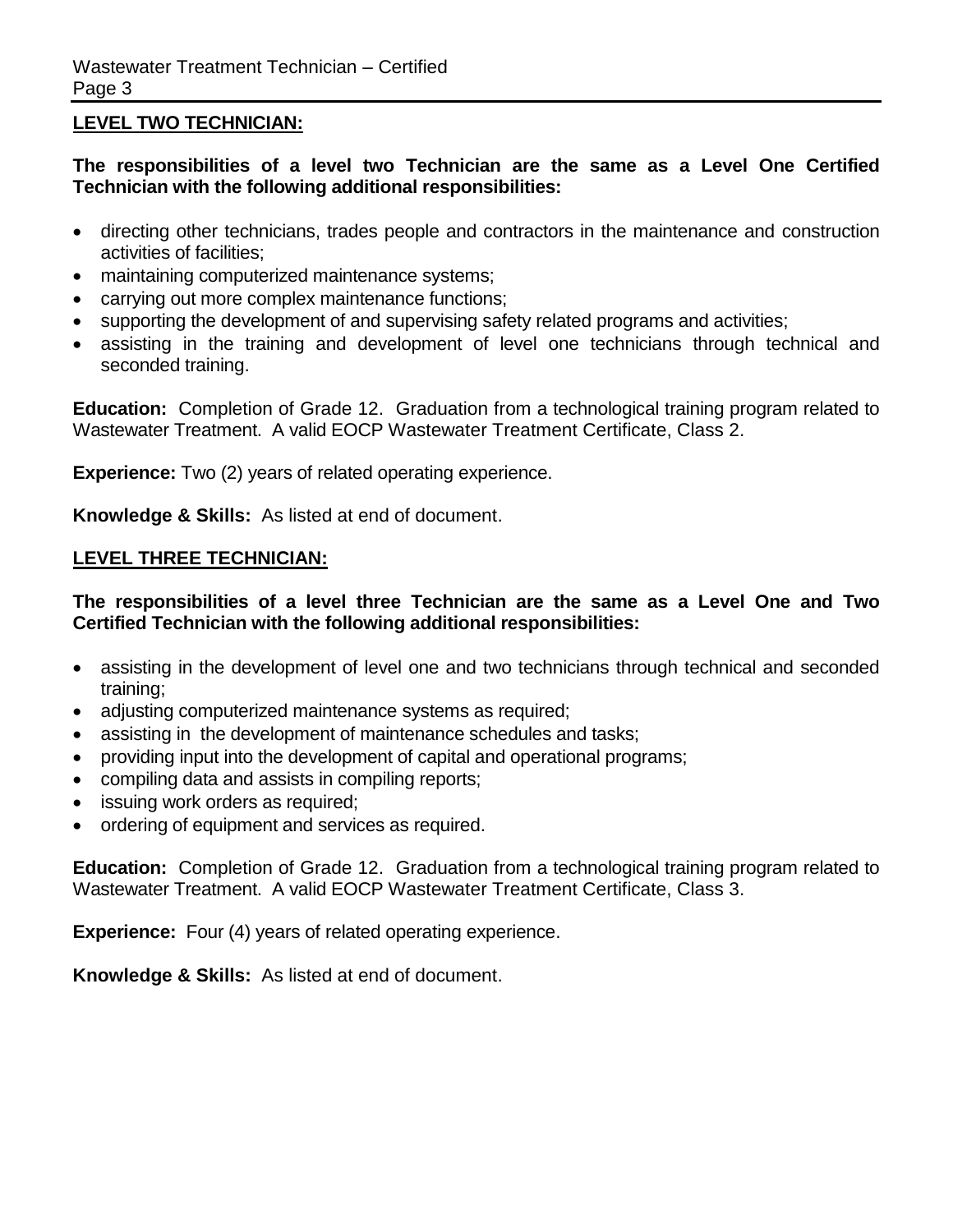## **LEVEL FOUR TECHNICIAN:**

### **The responsibilities of a Level Four Technician are the same as a Level One, Two and Three Certified Technician with the following additional responsibilities:**

- assisting in the development of Level One, Two and Three Technicians through technical and seconded training;
- assuming the duties of the Chief Operator if required;
- recommending operational and procedural changes to optimize operations;
- supervising and carries out complex maintenance and capital work;
- assisting in the development of budgets;
- assisting in the development and execution of maintenance and operational programs
- preparing reports to regulatory agencies as required.

**Education:** Completion of Grade 12. Graduation from a technological training program related to Wastewater Treatment. A valid EOCP Wastewater Treatment Certificate, Level 4.

**Experience:** A minimum of four (4) years of related operating experience in a minimum Level 3 Wastewater Treatment plant.

**Knowledge and Skills (all levels):** Ability to understand electrical and mechanical problems relating to the operation of Wastewater Treatment Plants and lift stations. Ability to understand and troubleshoot wastewater treatment processes and lift station problems. Ability to safely use the tools and equipment related to the work. Ability to teach, train, and aid in the development of junior technicians. Demonstrated initiative and problem solving skills. Ability to support individual exercises on quality improvement. Ability to keep abreast of a changing work environment. Demonstrated ability to follow safe work procedures. Ability to perform semi-skilled mechanical and building repairs. Ability to recognize, report and/or rectify actual and potential safety hazards. Sufficient physical strength and stamina to perform the required duties. Ability to climb ladders and be comfortable working at heights. Knowledge of confined space procedures, Demonstrated mechanical aptitude. WHMIS and Transportation of Dangerous Goods. Ability to work independently, considerable knowledge of and demonstrated expertise using a variety of computer applications related to the work. Good verbal and written communication skills. Excellent interpersonal skills to build and maintain cooperative working relations with other City employees. Ability to pass on knowledge to other members of the team. Ability to deal courteously, tactfully and diplomatically with members of the general public as well as external and internal customers. Demonstrated commitment to customer service. Ability to work within and contribute to, a proactive team environment. Knowledge of WorkSafe BC regulations, occupational hazards and safe work procedures as it relates to the position, including, but not limited to: bullying and harassment, working alone, and other significant hazards.

| Valid BC Driver's License:   | Yes - Valid B.C. Driver's License, full-privilege Class 5 with On- |
|------------------------------|--------------------------------------------------------------------|
|                              | highway Air Brake Endorsement.                                     |
| Vehicle Usage:               | Yes.                                                               |
| Police Information Check:    | No.                                                                |
| <b>Baseline Hearing Test</b> | Yes                                                                |